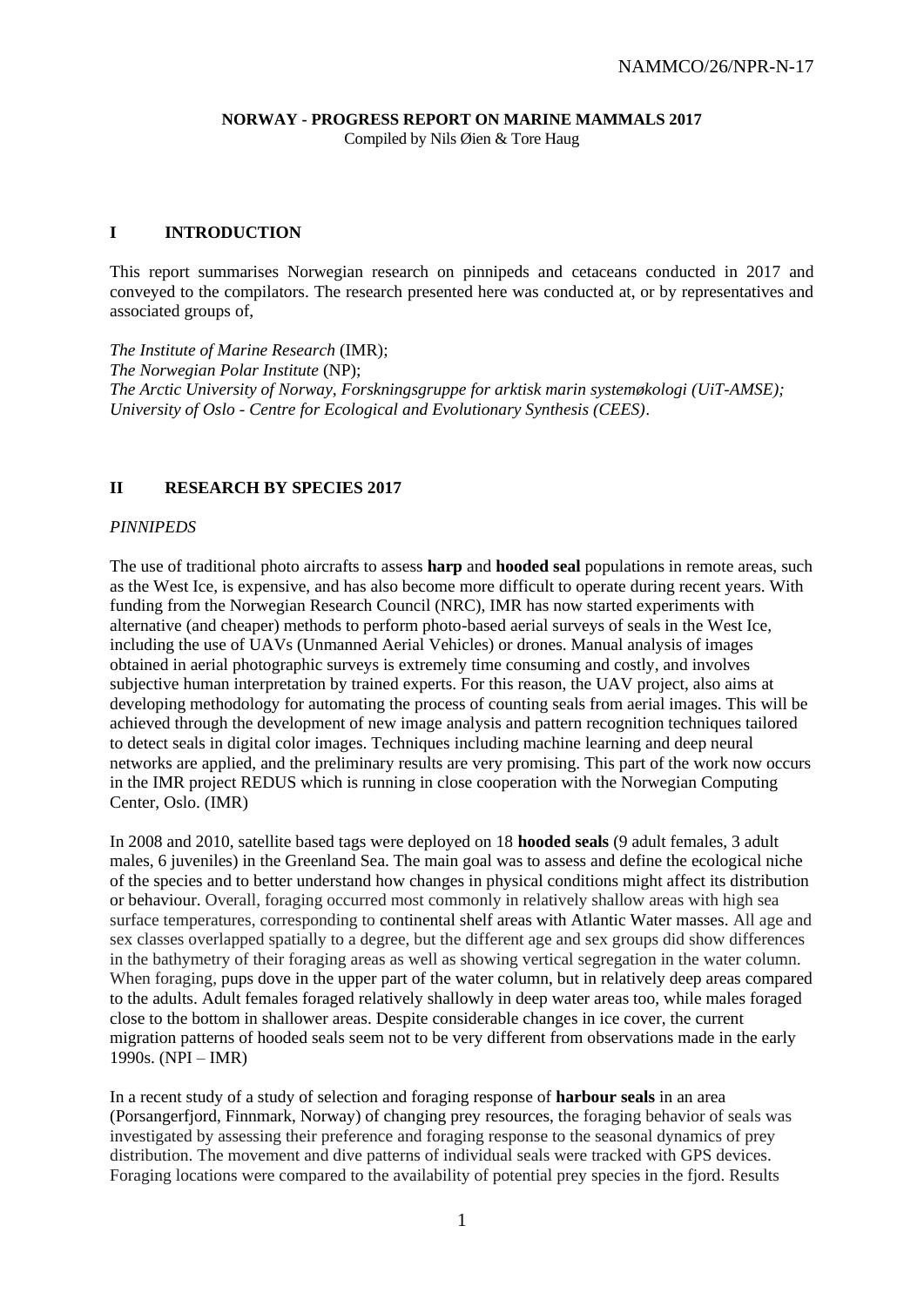suggested that harbour seals in Porsangerfjord had a preference for small-sized fish (<25 cm). Small codfish were preferred during autumn, but a response to the presence of pelagic fish was seen when the latter aggregated to overwinter in cold deep waters in the inner parts of the fjord. The formation of ice during late winter, however, provoked a shift in preference for small codfish, due to the sudden inaccessibility of pelagic fish. A strong reversed trend was observed in spring when the ice melted. The results indicate preference for small aggregated fish and the presence of a foraging response to changes in resource distribution. (IMR – UIT)

**Harbour seals** were counted along the entire mainland Norwegian coast at known haul-out sites during the molting period from mid-August to early September 2011-2016. In 2011 and 2012, molting areas from Rogaland to Finnmark counties and in Østfold county were covered by aerial photo surveys. Usually three independent surveys were conducted. In 2016, also an electric drone (helicopter) was used to photograph harbour seal colonies along the Norwegian Skagerrak coast. Visual counts using binoculars from small boats and land were also carried out in areas not covered by aerial surveys, or where results from the aerial surveys seemed to be incomplete. The surveys revealed a total minimum population of 7712 harbour seals along the mainland Norwegian coast in 2011-2016. In western Finnmark, 395 harbour seals were counted in 2013. West Finnmark was not covered in the two previous surveys. The count of 7317 harbour seals (not including West Finnmark) seems to be a small increase compared to 6938 in 2003-2006, but slightly lower than 7465 in 1996-1999. (IMR). Six harbour seals were tagged with GPS phone tags in late August 2017 in Telemark. However, the tags did not last very long and one of the seals were shot in the hunt shortly after tagging. (IMR)

A population model is used to describe the dynamics of the Norwegian **grey seal** population based on data from pup counts covering the entire grey seal distributional area in 1996-2008. The model also requires estimates of natural mortality and female reproductive rates, but since empirical data on these parameters were outdated or absent, they were estimated by the model using a Bayesian approach. Model runs indicated an increase in abundance of the total Norwegian grey seal population in the 30 most recent years, suggesting a total of  $7120 (5710 - 8540)$  animals  $(1+)$  in 2011. Including an estimated pup production of 1620 (95% CI 1410-3050), it was estimated a total number of 8740 (95% CI 7320-10170) grey seals in 2011. However, new boat based surveys carried out in the entire area from Froan in Sør-Trøndelag to Lofoten in Nordland in 2014-2015 showed a significant decrease in pup production and yielded numbers ranging between 34.8% and 47.5% of the counts in 2007-2008. In Finnmark (2015), Troms (2016) and Rogaland (2017) pup production was approximately equal to the results in 2006-2008. Including all pup counts in 2014-2017 in the population model, the current total number of grey seals in Norway was estimated to 3850 animals (95% CI: 3504-4196). (IMR).

**Walrus (***Odobenus rosmarus):* 40 walruses were previously equipped with GPS loggers (20 in 2014 and 20 in 2015) on their tusks. These loggers log one GPS position per hour and download these data to receiving stations that are placed on 5 different haul-out sites (in masts that was initially deployed for a camera surveillance project). The longevity of the batteries in the loggers should be minimum 5 years. The receiving stations were visited and serviced summer 2017 and data from 15 walruses were collected. This project is mainly funded by the Norwegian-Russian Environmental Commission. (NP).

**Ringed seals (***Pusa hispida):* Ten ringed seals were equipped with GPS-CTD Satellite Relay Data Loggers for detailed studies of space use, and especially their affiliation with glacier fronts. The hydrographic data collected by the seals are parts of a Norwegian Research Council funded project in geophysics (TIGRIF: Tidewater Glacier Retreat Impact on Fjord circulation and ecosystems") (NP).

Mainly from the Isfjorden area, Svalbard, 25 Ringed seals were collected to the Norwegian Environmental Specimen Bank. Data on morphometrics, age, sex and various tissue are delivered to this Specimen Bank (NP).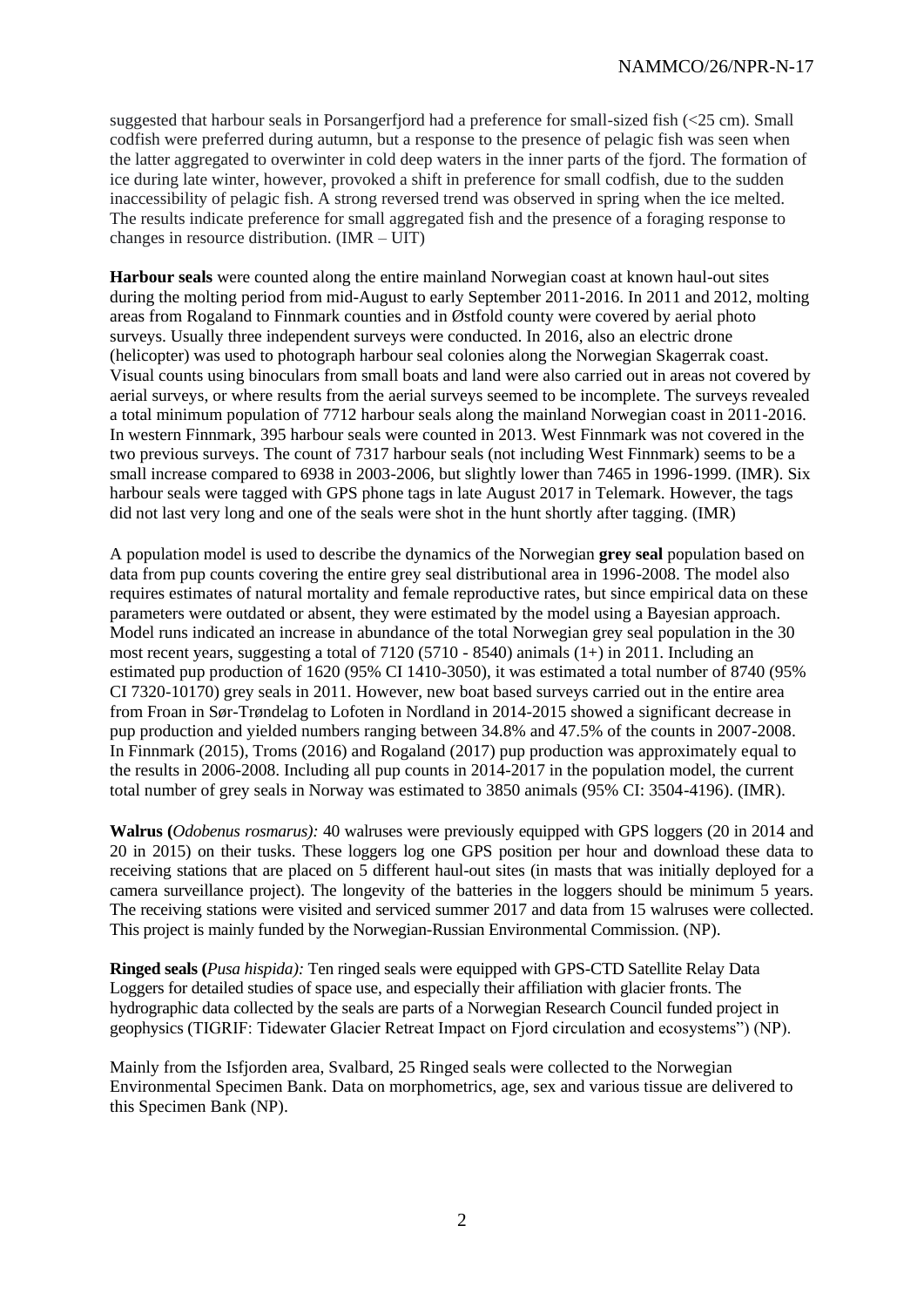## *CETACEANS*

#### **Minke whales** (*Balaenoptera acutorostrata)*

During the period 20 June to 14 August 2017, a sighting surveys was conducted with the chartered vessel *Acc Mosby* in the Barents Sea area. The area which was covered was the IWC *Small Area EB* (the Barents Sea proper east of 28°E). This was the fourth year of the six-year program 2014-2019 to cover the northeast Atlantic to provide a new abundance estimate of **minke whales** every sixth year as part of the management scheme established for this species. A total of 2,944 nautical miles was surveyed with independent double platforms on primary effort. During primary search effort, the number of observations from the primary platform (crow's nest) was 153 sightings of **minke whales**. Sightings of other cetacean species include **fin whales** (15 primary sightings), **humpback whales** (34 primary sightings), Greenland Right Whale (5 primary sightings), h**arbour porpoises** (60 primary sightings), **white-beaked dolphins** (78 primary sightings) and beluga (1 sighting). In addition harp seals were seen in open sea as well in the drift ice in the northern Barents Sea. (IMR).

Minke whale catch data for the 2017 season have been computerised and evaluated. (IMR).

The "weShare" project studies causes and consequences of the massive herring superabundance events that have taken place in the Kaldfjord/Vengsfjord system over the past 5 winter seasons. The project has 1) carried out extensive and repeated echosounder surveys for herring approximately monthly every season (Oct-Feb) to study the dynamics and estimate the biomass of herring, 2) used highly advanced electronic accelerometer/camera tags, attached with suction cups to ~25 **humpback whales**, to study in detail their foraging behavior, estimate their prey consumption rates, and estimate their body condition, 3) carried out a pilot study to evaluate the use of aerial drones to estimate whale abundance, and 4) supported the collection of photo IDs of humpback whales. The photo ID efforts have so far resulted in over 900 individual humpbacks having been identified in the region since 2010, and these represent the North Norwegian Humpback Whale Catalogue (NNHWC, www.hvalid.no). Photographs of the majority of these individuals have been submitted to the North Atlantic Humpback Whale Catalogue (NAHWC), and several matches have been discovered with whales from Iceland, Ireland, Cape verde islands and the Caribbean. In addition, weShare has partnered with two other Fram Centre funded projects focused on describing the ecosystem-wide effects of herring superabundance on the general fjord ecosystem, in terms of water mass characteristics and nutrient composition, oxygen depletion, sediment structure and composition. Data from this project has been complemented by fisheries data provided by the Fisheries Directorate, as well as AIS (Automatic Identification System) data on general vessel traffic in the region, to evaluate the overlap between various human activities and whale presence. The project has so far produced one MSc thesis at the Arctic University of Tromsø (Kevin Ochoa, August 2017), and data are actively worked up by research scientists at the UiT and IMR, and specifically by one PhD candidate at UiT (Evert Mul). As part of weShare's other collaborations with researchers from Scotland, France and Japan, we are also involved with ongoing studies of the behavioural response of humpback whales to natural underwater sounds, specifically those of fish-eating and mammal-eating **killer whales**. Results from several of these projects have been presented at major international conferences, such as the recent 22<sup>nd</sup> Biennial Conference on the Biology of Marine Mammals, held in Halifax Oct 22-29<sup>th</sup> 2018. (UiT – IMR)

The "WhaleTrack" project studies whale behavior and fishery interactions during extreme winter arrivals of herring into northern fjord systems:The recent winter arrivals of herring into fjords in northern Norway have been followed by an extreme aggregation of top-predators feeding on this superabundant resource, including predatory fish, birds and whales. The Whaletrack project is a subproject under the weShare, and focuses on measuring the behaviour of **humpback** and **killer whales** using different electronic tracking methods, ID-photo and genetic identification in the area. Since 2013, a total of about 40 humpbacks and 7 killer whales have been tagged with different data storage tags lasting from an hour to one week. In addition, 15 killer whales and 10 humpback whales [\(https://en.uit.no/prosjekter/prosjekt?p\\_document\\_id=505966\)](https://en.uit.no/prosjekter/prosjekt?p_document_id=505966) have been tagged with transdermal satellite tags during 2014-2017 giving us valuable data of the behaviour of the humpback and killer whales during their feeding period in winter in the northern fjords and during spring after leaving the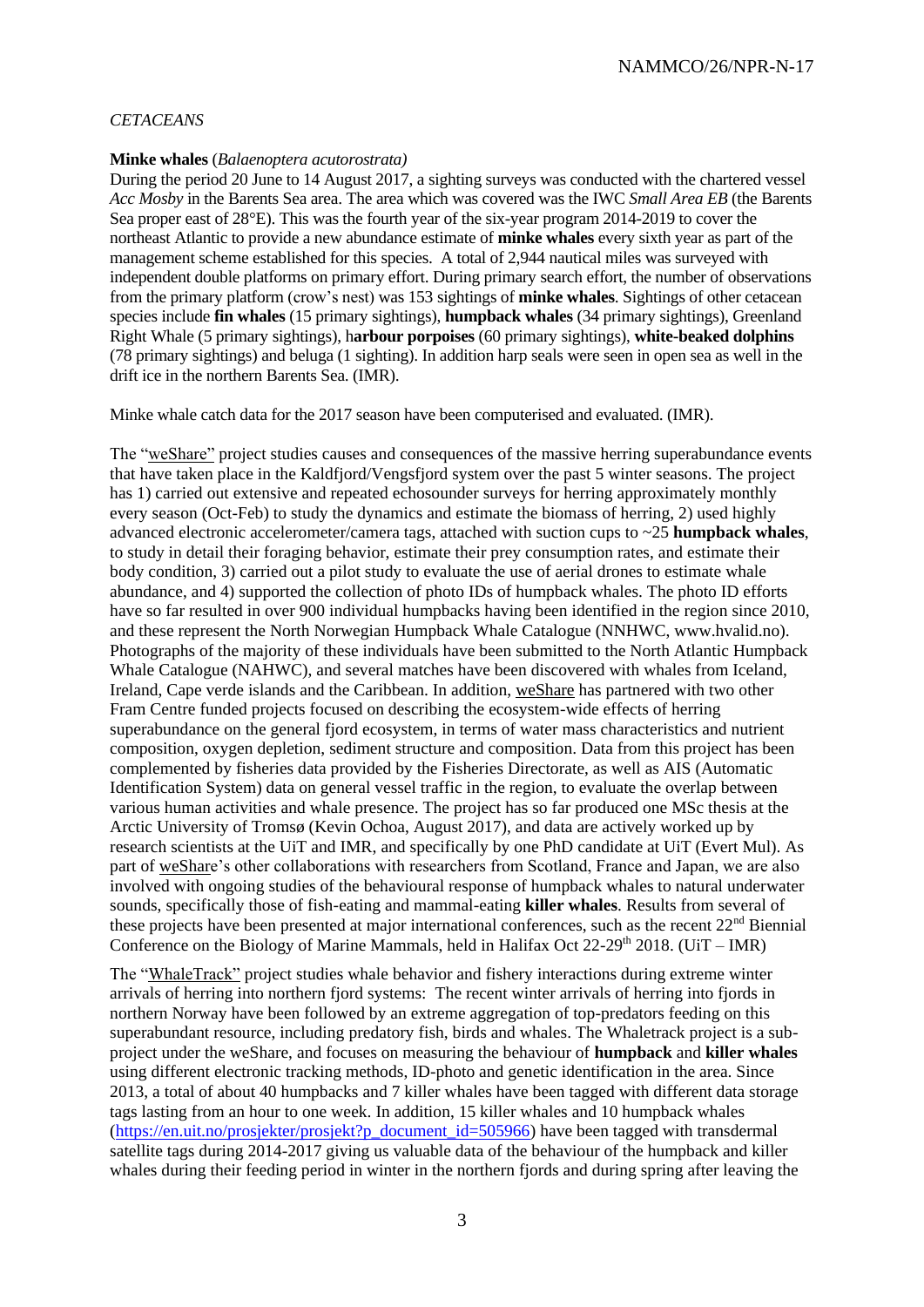fjords. These data will be compared with fishery statistics from the same area and former history of the whales obtained from photo identification. (UiT-AMSE, IMR).

**Killer whales** in Norway have been documented preying on either fish or marine mammals in several regions, suggesting that this odontocete species has the ability to specialize on different types of prey. Off Norway, killer whales have been shown to rely on the Atlantic herring as a main prey resource. Infrequent observations have revealed seals as an additional component of their diet, yet the extent of predation on marine mammals has remained largely unknown. Jourdain et al. (2017) present the findings of 29 years of photographic and observational data on seal-feeding killer whale groups identified in Norwegian coastal waters. Four groups have been observed preying and feeding on seals over several years, taking both harbor and grey seals. These stable groups are shown to adopt small group sizes, and were typically observed in near-shore areas and were not encountered on herring wintering grounds. Behavioral and social traits adopted by these groups are like those of pinnipedfeeding killer whales from other regions. (NP)

### **Bowhead whales**

Satellite tags were deployed on 16 bowhead whales in the Fram Strait May-June 2017.Tags were deployed from a helicopter with RV *Lance* as a base. In addition, biopsies for genetic studies were collected from 10 individuals. (NP).

Five acoustic recorders (AURALs) listening for **bowhead whales, white whales** and **narwhals** (but also other species- and anthropogenic sounds) were deployed autumn 2016 and was retrieved during autumn 2017. Data were downloaded, new batteries installed and the AURALs were redeployed (NP).

Biopsies for various investigations (genetics, diet and pollution) were collected from **blue** (N=4) and **fin whales** (N=6) in the Svalbard area. (NP).

## **Other species**

Research vessels, coastguard vessels and other providers have collected incidental observations of marine mammals. Recorded data include date, position, species and numbers. During 2017 a total of 808 cetacean observation incidents have been reported. The most frequently observed species were **minke whales** (141 groups), **Lagenorhynchus dolphins** (214), **fin whales** (76), **humpback whales** (95), **killer whales** (76), **harbour porpoises** (60 groups), **blue whales** (6), **sperm whales** (32), **long-finned pilot whales** (24), **bottlenose dolphins** (5), **sei whales** (7), **common dolphins** (1 group) and **Northern bottlenose whales** (4 groups). (IMR)

During 2017 photo IDs have been collected from more than 300 **humpback whales** during field work and from incidental sources. In addition, biopsy samples have been collected from 17 humpback whales. (IMR).

# **III ONGOING (CURRENT) RESEARCH**

### *PINNIPEDS*

Publication of **hooded seal** demographic and reproduction data (historical as well as new, sampled in 2008 and 2010) from the Greenland Sea are in the last phase of completion. (IMR)

Analyses of historical and new data on demography and reproduction of **harp seals** in the Greenland Sea and Barents Sea / White Sea are in progress. (IMR)

Collection of material to assess efficiency and animal welfare issues in the Norwegian commercial sealing of **harp seals** in the Greenland Sea in April/May was conducted in 2013 and 2014 – analyses and publication are in progress. (IMR)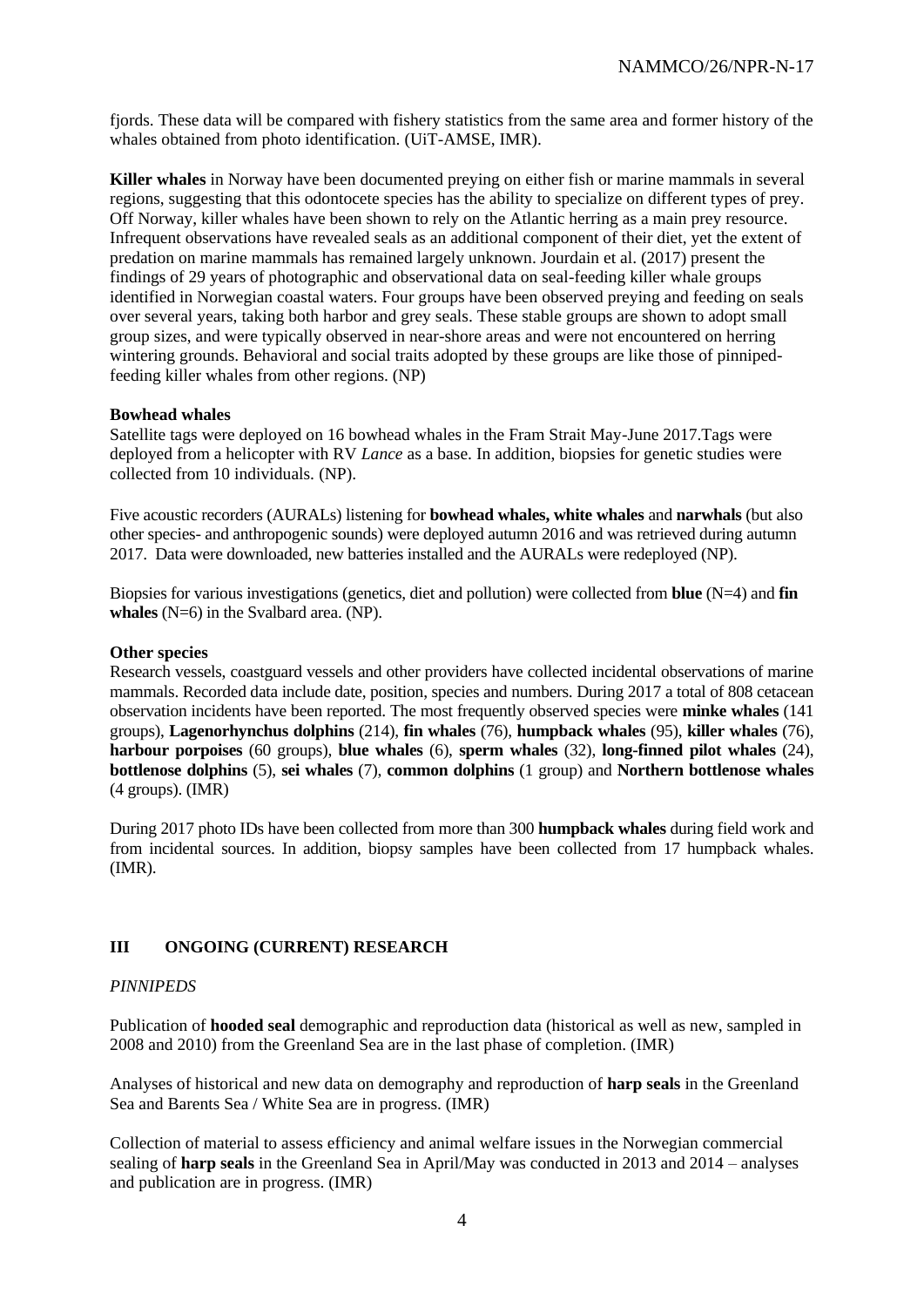Conduct a new aerial survey to assess the harp and **hooded seal** pup production in the West Ice in March/April 2018. (IMR)

Collect new data on biological parameters for **harp seals** in the East Ice during the commercial hunt 2018. (IMR)

In April 2017, satellite based tags were deployed on 26 harp seal pups (beaters) in the Greenland Sea. The project aims to assess how the young harp seals use the habitat in Greenland coastal waters and how this may influence on future plans for oil activity in the area. New tagging will be attempted in 2018. (IMR – UiT)

Tagging with satellite based tags, **harp seals** in the White Sean - funding secured, will be attempted in April/May 2018. (IMR)

Ship based registrations of **grey seal** pups, including tagging, counting and staging of pups, will be conducted in Nordland in October 2018 to check if the observed reductions in pup production prevail in the area. (IMR)

Ship based counting of **harbour seals**, using electronic helicopter drones with camera, will be conducted in western Norway (from Sogn and northwards) in September. This will continue the work further south in 2017, aimed aimed to provide a new abundance estimate for the species along the entire Norwegian coast. (IMR)

Final analyses of **grey seal** diet data from the Norwegian coast are in progress, an article will be submitted. (IMR)

Publication of results from genetic and population studies of **harbour** and **grey seals** is in progress. (IMR)

### *CETACEANS*

Sampling of **minke whale** stomach contents and life history parameters will be performed during the commercial hunt in August. (IMR)

Studies of **harbor porpoise** ecology and population biology were initiated in 2016 and continues in 2018. Samples are obtained from bycatches. (IMR, UiT)

#### *GENERAL*

Research related to marine mammals at CEES is focused on the role of the marine mammals in the ecosystem.

Work has been related to stomach content analysis (including harp seal and minke whale) and to include dynamic

species models for marine mammals into dynamic community models for fish and zooplankton. This work has not resulted in any publications in 2017. (CEES)

During autumn (August-September) surveys to assess the oceanographic and ecological conditions in the Arctic Ocean (between Svalbard and the ice edge further north; the SI\_ARCTIC project at IMR, running during 2014-2017), visual observations of all **marine mammals** are conducted along all sampling transects. (IMR)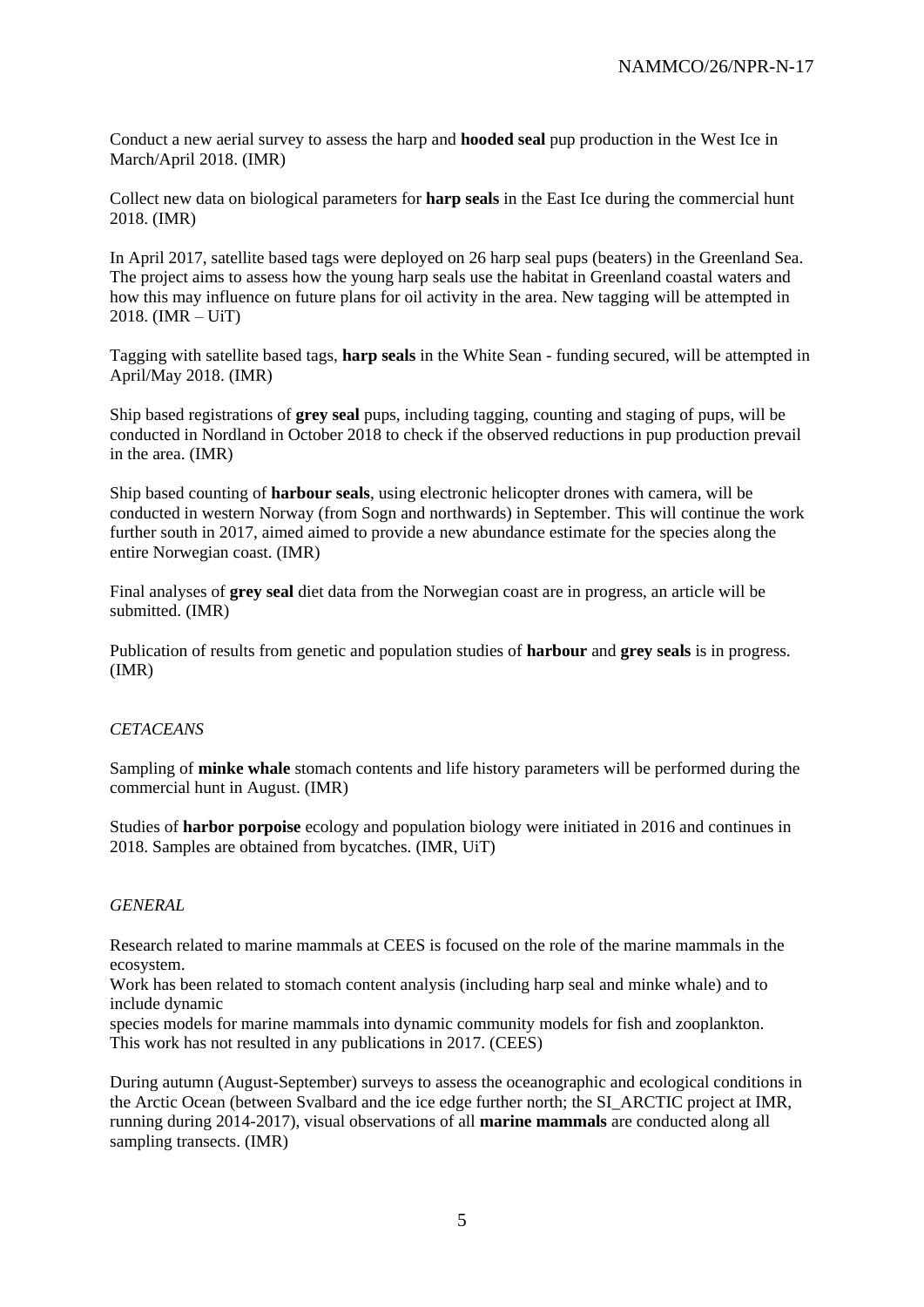# **IV ADVICE GIVEN AND MANAGEMENT MEASURES TAKEN**

## **Sealing**

Advice on the management of harp and hooded seals is based on deliberations in the ICES / NAFO / NAMMCO Working Group on Harp and Hooded Seals (WGHARP). WGHARP met during 26-30 September 2016 at the ICES HQ in Copenhagen, Denmark, to assess the status and harvest potential of stocks of Greenland Sea harp and hooded seals and harp seals in the White Sea. The advice given subsequently by ICES, were used by the Joint Norwegian-Russian Fisheries Commission to establish management advice for 2018.

The basis for the advice was a request from Norway in October 2015 where ICES was requested to assess the status and harvest potential of harp seal stocks in the Greenland Sea and White Sea/Barents Sea and of the hooded seal stocks in the Greenland Sea, and to assess the impact on the harp seal stocks in the Greenland Sea and the White Sea/Barents Sea of an annual harvest of: 1) Current harvest levels; 2) Sustainable catches (defined as the fixed annual catches that stabilizes the future 1+ population); 3) Catches that would reduce the population over a 10-year period in such a manner that it would remain above a level of 70% of current level with 80% probability.

ICES have developed a Precautionary harvest strategy for the management of harp and hooded seals. The strategy includes two precautionary and one conservation (limit) reference levels. The reference levels relate to the pristine population size, which is the population that would be present on average in the absence of exploitation, or a proxy of the pristine population (which in practical terms is referred to as the maximum population size historically observed,  $N_{max}$ ). A conservation, or lower limit reference point, N<sub>im</sub>, identifies the lowest population size which should be avoided with high probability. The first precautionary reference level is established at 70% ( $N_{70}$ ) of  $N_{max}$ . When the population is between  $N_{70}$  and  $N_{\text{max}}$ , harvest levels may be decided that stabilise, reduce or increase the population, so long as the population remains above the  $N_{70}$  level. ICES has suggested that this could be done by designing the TAC to satisfy a specific risk criterion which implicate 80% probability of remaining above  $N_{70}$  over a 15-year period. When a population falls below the  $N_{70}$  level, conservation objectives are required to allow the population to recover to above the precautionary  $(N_{70})$  reference level. N<sup>50</sup> is a second precautionary reference point where more strictly control rules must be implemented, whereas the N<sub>lim</sub> reference point (set by ICES at 30% (N<sub>30</sub>) of N<sub>max</sub>) is the ultimate limit point at which all harvest must be stopped.

The ICES management of harp and hooded seals require that the populations in question are defined as "data rich". Data rich stocks should have data available for estimating abundance where a time series of at least three abundance estimates should be available spanning a period of 10-15 years with surveys separated by 2-5 years, the most recent abundance estimates should be prepared from surveys and supporting data (e.g., birth and mortality estimates) that are no more than 5 years old. Stocks whose abundance estimates do not meet all these criteria are considered "data poor", and should be managed more conservatively.

Population assessments were based on a population model that estimates the current total population size, incorporating historical catch data, estimates of pup production and historical values of reproductive rates. The modelled abundance is projected into the future to provide a future population size for which statistical uncertainty is provided for various sets of catch options. In case of "data poor" populations, catch limits are estimated using the more conservative Potential Biological Removal (PBR) approach.

Using the population assessment model, the size of the **Greenland Sea harp seal** population was estimated as 676 500 (95% C.I. 490 190 – 862 810) animals in 2017. ICES consider this population to be data rich, and above the N<sup>70</sup> level (i.e., more than 70% of known maximum abundance measured). Thus, it is appropriate to provide catch advice using the assessment model and to apply the Precautionary harvest strategy. Current catch level will likely result in an increase in population size of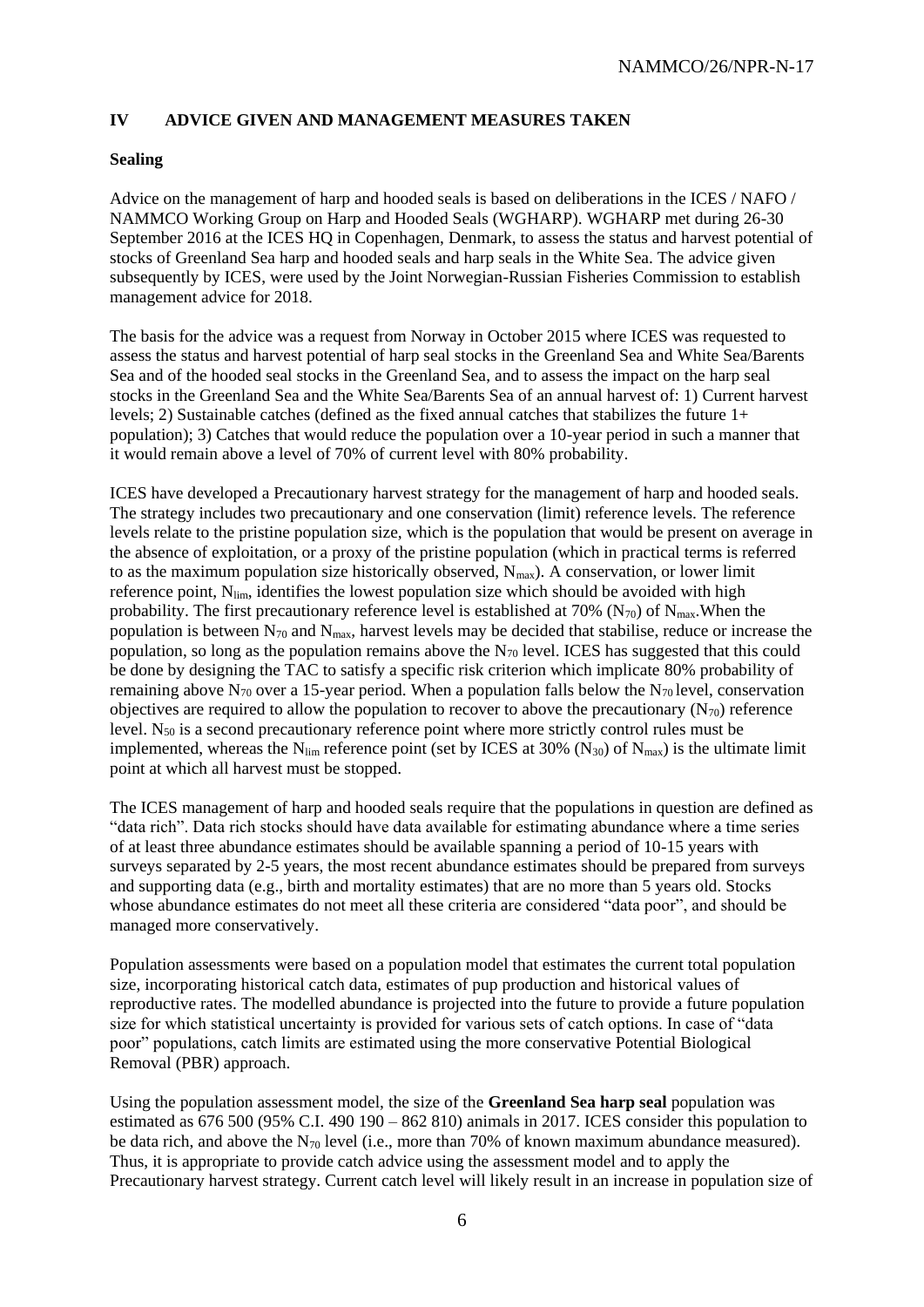76% over the 15-year's period 2017-2032, whereas a catch of 21 500 1+ animals, or an equivalent number of pups (where one 1+ seal is balanced by 2 pups) per year would sustain the population at present level over the same period. Catches that would reduce the population over a 15-year period in such a manner that it would remain above a level of 70% of current level with 80% probability are 26 000 1+ animals, or an equivalent number of pups (where one 1+ seal is balanced by 2 pups), in 2017 and subsequent years. Any allowable catch should be contingent on an adequate monitoring scheme to detect adverse impacts before it is too late for them to be reversed, particularly if the TAC is set at a level where a decline is expected.

Recent Russian aerial surveys of the **White Sea/Barents Sea harp** seal stock suggest that there may have been a sudden reduction in pup production after 2003. ICES have suggested that the reduced pup production does not appear to be a result of poor survey timing, poor counting of imagery, disappearance or mortality of pups prior to the survey or increased adult mortality. The most likely explanation for the change in pup production seems to be a decline in the reproductive state of females.

The population assessment model used for the White Sea/Barents Sea harp seal population provided a poor fit to the pup production survey data. Nevertheless, ICES has decided to continue to use the model which estimated a total 2017 abundance of 1 408 200 (95% C.I. 1 251 680 – 1 564 320). The modelled total population indicates that the abundance decreased from 1946 to the early 1960s, increased from the early 1960s to the early 1980s, but then declined again until around 2007. The model suggests an increase in population size after 2007. Based on current data availability, this population is considered "data poor". The equilibrium catch level is 10 090 1+ animals, or an equivalent number of pups (where one  $1+$  seal is balanced by 2 pups), in 2017 and subsequent years. Using the traditional PBR approach, removals were estimated to be 39 985 seals (irrespective of age). However, this catch option indicates a 33% reduction of the 1+ population over the next 15 years. More conservative PBR approaches (but still within the defined framework of the method) were attempted as well, but they also resulted in population reductions (of 10-25%) over the next 15 years. Despite that this population is now classified as data poor, ICES expressed concerns over the high removals and declining population resulting from the PBR estimations, and concluded that the estimated equilibrium catches were the most preferred option.

Results from the most recent (2012) pup survey suggest that current **Greenland Sea hooded seal** pup production remains very low, and lower than observed in comparable surveys in 1997, 2005 and 2007. Due to some uncertainty regarding the historical data on pregnancy rates, the population model was run for a range of pregnancy rates (assuming 50%, 70% or 90% of the mature females produced offspring, respectively). All model runs indicated a population currently well below  $N_{30}$  (30% of largest observed population size). Recent analyses have indicated that pregnancy rates have remained rather constant around 70% in the period 1958 – 1999. Using this scenario, the model estimates a 2017 total population of 80 460 (95% C.I. 59 020 – 101 900). Following the Precautionary harvest strategy and the fact that the population is below  $N_{\text{lim}}$ , ICES recommend that no harvest be allowed for Greenland Sea hooded seals at this time.

Traditionally, both Russia and Norway have participated in the sealing operations in the West Ice and the East Ice and have, therefore, allocated quotas on a bilateral basis in negotiations in the Joint Norwegian-Russian Fisheries Commission. However, the Russians cancelled their sealing operations in the West Ice in 2001. The Norwegian shares of the 2017 quotas would be the total TAC of harp seals in the West Ice. In the East Ice, the Norwegian quota was set at 7,000 harp seals.

In 1996 new regulations for the **coastal seal hunt**, including catch reports, were introduced. Quotas were set based on the available information on seal abundance along the coast. In 2003, quotas were increased substantially compared to the recommendations based on scientific advice, when they were set at 1186 grey seals (25% of abundance estimate) and 949 harbour seals (13% of abundance estimate). In 2003-2010, annual catches varied between 302-516 grey seals and 457-905 harbour seals. In 2010, new management plans for harbour and grey seals were implemented. The goal is to ensure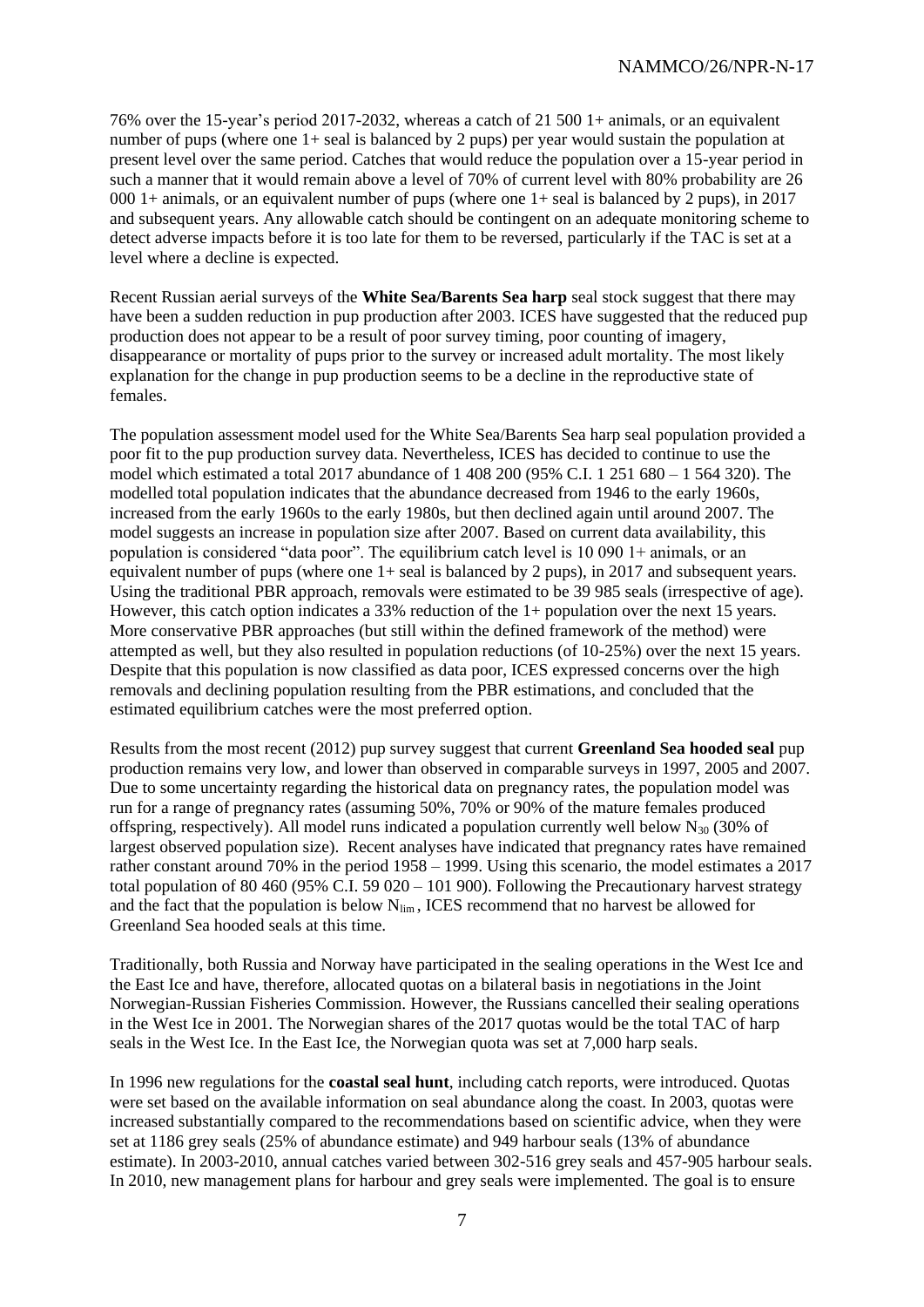sustainable populations of grey and harbour seals within their natural distribution areas. Regulating measures should be designed to ensure that they have the greatest impact in areas where there is documented significant damage to the fishing industry caused by seals. Target population sizes were decided to be 7000 harbour seals counted during moult and a grey seal population producing 1200 pups annually along the Norwegian coast. Hunting quotas should be set to regulate the seal populations in relation to the target levels. For 2011, quota for harbour seals was set to 460 and 230 seals were taken. For grey seals recommended quota was 460, set quota was 1040 but only 111 grey seals were taken. Compensations paid for shot seals were stopped for 2011. For 2012, 2013, 2014, recommended and set quotas were 460, 482 and 425 harbour seals, respectively. For the period 2015- 2017 the quota was set at 455 seal per year. For grey seals quotas were 460 animals in 2012-2014, but due to observations of declines in pup production the quotas were reduced to 315 in 2015 and further down to 210 and 200 in 2016 and 2017, respectively. Compensations paid for shot seals were again introduced in 2012 (250 NOK/seal): 355 harbour seals and 64 grey seals were taken in 2012; 483 harbour seals and 177 grey seals in 2013; 406 harbour seals and 213 grey seals in 2014; 297 harbour seals and 82 grey seals in 2015; 362 harbor seals and 33 grey seals in 2016, and 338 harbor seals and 81 grey seals in 2017.

## **Whaling**

At the IWC Annual Meeting in 1992 Norway stated that it intended to reopen the traditional **minke** whaling in 1993. So far, IWC has accepted the RMP developed by its Scientific Committee as a basis for future management decisions but has not implemented the procedure. The Norwegian Government therefore decided to set quotas for the 1993 and following seasons based on RMP, with parameters tuned to the cautious approach level as expressed by the Commission and using the best current abundance estimates as judged by the IWC Scientific Committee. In recent years research has been conducted on modification and retuning of the procedure to other target levels than the original 0.72, chosen by the Commission.

At, in principle, regular intervals an *Implementation Review* of the RMP for a specific species and management area is conducted. During such reviews, the input data as well as biological information including genetics are critically evaluated and conditioned for simulation trials of management scenarios. The most recent review for North Atlantic common minke whales has been conducted over the period 2014-2017. It has been concluded that there is a single panmictic minke whale population in the Northeast Atlantic and new abundance estimates have been approved for use in RMP. From the 2008-2013 period, the total estimate for the surveyed areas is  $100\overline{615}$  (cv 0.17), of which 89 623 (cv 0.18) animals are in the Eastern area. (IMR).

Starting in 2016, a new six-year block quota 2016-2021, was set with an annual total catch quota of 880 animals of which 710 could be taken within the Northeastern stock area (the E Small Areas, i.e. the EW, EN, ES and EB Small Areas) and 170 within the CM area of the Central **minke whale** stock. The catch quotas are set for each of the five management areas, and untaken quotas may be transferred to following years within the period which the block quota is set for.

For 2017 the total catch quota, including transfers, was set to 999 minke whales. The catch quota for 2018 has not yet been decided. The catching season opens April 1 and are closed medio September.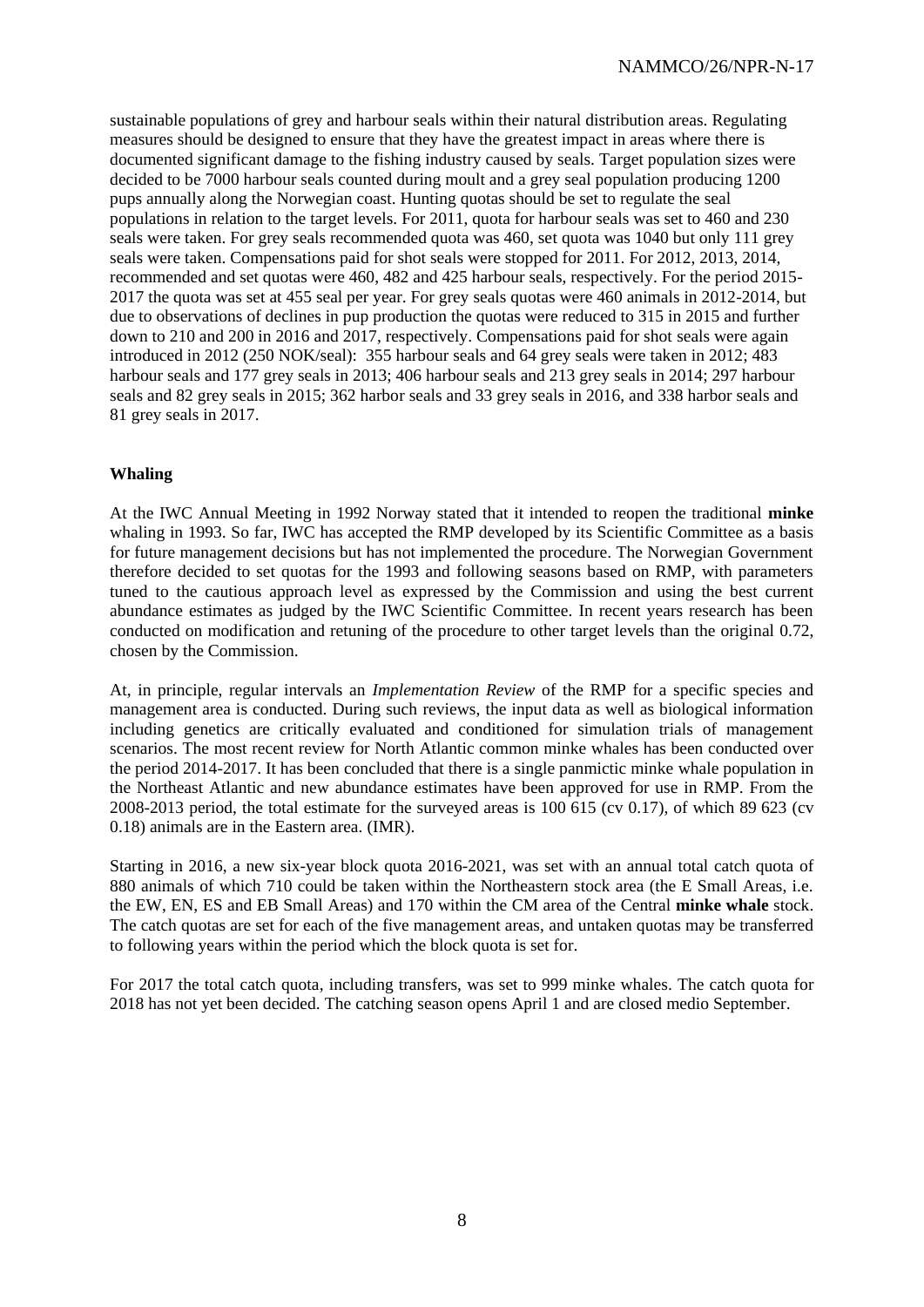### **V PUBLICATIONS AND DOCUMENTS**

#### *Peer reviewed*

- Ahonen, H., Stafford, K. M., Steur, L. de, Lydersen, C. and Kovacs, K. M. 2017. The underwater soundscape in western Fram Strait: breeding ground of Spitsbergen's endangered bowhead whales. Mar. Pollut. Bull. 123: 97-112
- Andersen, L. W., Jacobsen, M. W., Lydersen, C., Semenova, V., Boltunov, A., Born, E. W., Wiig, Ø. and Kovacs, K. M. Walruses (*Odobenus rosmarus rosmarus*) in the Pechora Sea in the context of contemporary population structure of Northeast Atlantic walruses. Biol. J. Linn. Soc. 122: 897-915.
- Bjørge, A. & Tolley K.A. 2017. Harbor porpoise. Pp 448-450 in B. Würsig, J.G.M. Thewissen and K.M. Kovacs (eds). *Encyclopedia of Marine Mammals*. 3rd ed, Academic Press/Elsevier, San Diego, CA, USA.
- Descamps, S., Aars, J., Fuglei, E., Kovacs, K. M., Lydersen, C., Pavlova, O., Pedersen, A. Ø., Ravolainen, V. and Strøm, H. 2017. Climate change impacts on wildlife in a High Arctic archipelago -Svalbard, Norway. Global Change Biol. 23: 490-502.
- Enoksen, S., Haug, T., Lindstrøm, U. and Nilssen, K.T. 2017. Recent summer diet of hooded *Cystophora cristata* and harp *Pagophilus groenlandicus* seals in the drift ice of the Greenland Sea. *Polar Biology 40*: 931-937. Doi 10.1007/s00300-016-2002-2.
- Grønnestad, R., Villanger, G., Polder, A., Kovacs, K.M., Lydersen, C., Jenssen, B. and Borgå, K. 2017. Maternal transfer of perfluoroalkyl substances in hooded seals. Environ. Toxicol. Chem. 36: 763-770.
- Hamilton, C. D., Kovacs, K. M., Ims, R. A., Aars, J. and Lydersen, C. 2017. An Arctic predator-prey system in flux: climate change impacts on coastal space use by polar bears and ringed seals. J. Anim. Ecol. 86: 1054-1064.
- Hamilton, C. D., Kovacs, K. M., Ims, R. A., Aars, J., Strøm, H. and Lydersen, C. 2017. Spatial overlap among an Arctic predator, prey and scavenger in the marginal ice zone. Mar. Ecol. Prog. Ser. 573: 45-59.
- Hansen, M., Villanger, G. D., Bechshøft, T., Levin, M., Routti, H., Kovacs, K. M. and Lydersen, C. 2017. Circulating thyroid hormones and associated metabolites in white whales (*Delphinapterus leucas*) determined using isotope-dilution mass spectrometry. Environ. Res. 156: 128-131.
- Haug, T., Bogstad, B., Chierici, M., Gjøsæter, H., Hallfredsson, E.H., Høines, Å.S., Hoel, A.H., Ingvaldsen, R.B., Jørgensen, L.L., Knutsen, T., Loeng, H., Naustvoll, L.-J., Røttingen, I. and Sunnanå, K. 2017. Future harvest of living resources in the Arctic Ocean of the Nordic and Barents Seas: A review of possibilities and constraints. *Fisheries Research 188*: 38- 57.Dx.doi.org.org/10.11016/j.fishres.2016.12.002.
- Haug, T., Falk-Petersen, S., Greenacre, M., Hop, H., Lindstrøm, U., Meier, S., Nilssen, K.T. and Wold, A. 2017. Trophic level and fatty acids in harp seals compared with common minke whales in the Barents Sea. *Marine Biology Research 13*: 919-932. Doi.org/10.1080/17451000.2017.1313988.
- Jourdain, E., Vongraven, D, Bisther, A., and Karoliussen, R. 2017. First longitudinal study of sealfeeding killer whales (*Orcinus orca*) in Norwegian coastal waters. *PLoS ONE 12(6)*: e0180099. Doi.org/10.1371/journal.pone.0180099
- Lindstrøm, U, Planque, B. and Subbey. S. 2017. Multiple patterns of food web dynamics revealed by a minimal stochastic model. *Ecosystems 20*: 163–182.
- Lowther, A. D., Fisk, A., Kovacs, K. M. and Lydersen, C. 2017. Interdecadal changes in the marine food web along the west Spitsbergen coast detected in the stable isotope composition of ringed seal (*Pusa hispida*) whiskers. Polar Biol. 40: 2027-2033.
- Lydersen, C., Vaquie-Garcia, J., Lydersen, E., Christensen, G. N. and Kovacs, K. M. 2017. Novel terrestrial haul-out behaviour by ringed seals (*Pusa hispida*) in Svalbard, in association with harbour seals (*Phoca vitulina*). Polar Res. 32, 19739, [doi: 10.3402/polar.v32i0.19739.](http://dx.doi.org/10.3402/polar.v32i0.19739)
- Malde, K., Seliussen, B.B., Quintela, M., Dahle, G., Besnier, F., Skaug, H.J., Øien, N., Solvang, H.K., Haug, T., Skern-Mauritzen, Kanda, N., Pastene, L.A., Jonassen, I. and Glover, K.A. 2017. Whole genome resequencing reveals diagnostic markers for investigating global migration and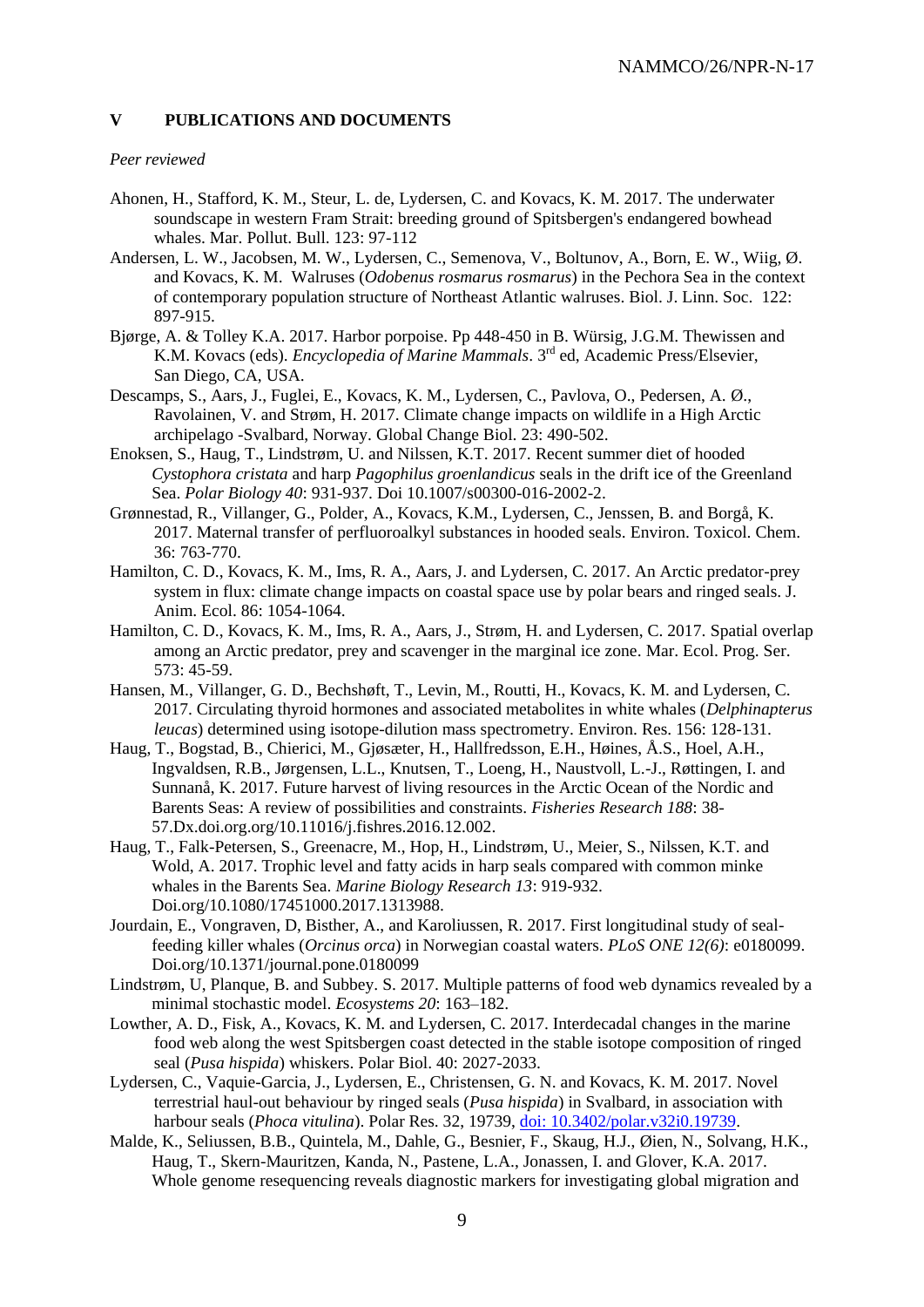hybridization between minke whale species. BMC Genomics 18: 76. Doi 10.1186/s12864-016- 3416-5.

- Ramasco, V., Lindstrøm, U. and Nilssen, K.T. 2017. Selection and foraging response of harbor seals in an area of changing prey resources. *Marine Ecology Progress Series 581*: 199-214. K
- Solvang, H.K., Yanagihara, H., Øien, N. and Haug, T. 2017. Temporal and geographical variation in body condition of common minke whales (*Balaenoptera acutorostrata acutorostrata*) in the Northeast Atlantic. *Polar Biology 40*: 667-683. Doi 10.1007/s00300-016-1992-0.
- Treasure, A.T., Roquet, F., Ansorge, I.J., Bester, M.N., Boehme, L., Bornemann, H., Charrassin, J-B., Chevallier, D., Costa, D., Fedak, M.A., Guinet, C., Hammill, M.O., Harcourt, R.G., Hindell, M.A., Kovacs, K.M., Lea, M-A., Lovell, P., Lowther, A.D., Lydersen, C., McIntyre, T., McMahon, C.R., Muelbert, M., Nicholls, K., Picard, B., Reverdin, G., Trites, A.W., Williams, G. and de Bruyn, P.J.N. 2017. Marine Mammals Exploring the Oceans Pole to Pole: a review of the MEOP consortium. Oceanography 30(2): 132-138.
- Vacquié-Garcia, J., Lydersen, C., Marques, T.A., Aars, J., Ahonen, H., Skern-Mauritzen, M., Øien, N. and Kovacs, K.M. 2017. Late summer distribution and abundance of ice-associated whales in the Norwegian High Arctic. *Endangered Species Research 32*: 59-70.
- Vacquié-Garcia, J., Lydersen, C., Biuw, M., Haug, T., Fedak, M.A. Kovacs, K.M. 2017. Hooded seal *Cistophora cristata* foraging areas in the Northeast Atlantic Ocean – investigated using three complementary methods. Plos One 12(12): e0187889. doi.org/10.1371/journal.pone.0187889
- Walter, R.P., Roy, D., Hussey, N E., Stelbrink, B., Kovacs, K.M., Lydersen, C., McMeans, B.C., Svavarsson, J., Kessel, S.T., Porsmoguer, S.B., Wildes, S., Tribuzio, C., Campana, S.E., Petersen, S., Grubbs, R.D., Heath, D.D., Hedges, K.J., and Fisk, A.T. 2017. Origins of the Greenland shark (*Somniosus microcephalus*): impacts of ice-olation and introgression. Ecol. Evol. 7: 8113-8125.
- Ølberg, R.-A., Kovacs, K. M., Bertelsen, M. F., Semenova, V. and Lydersen, C. 2017. Short duration immobilization of Atlantic walrus (*Odobenus rosmarus rosmarus)* with etorphine, and reversal with naltrexone. J. Zoo Wildl. Med. 48: 972-978.

#### *Others*

- Ahonen, H., Kovacs, K. M. and Lydersen, C. 2017. The soundscape where Spitsbergen's critically endangered bowhead whales breed. Research notes - Fram Forum 2017: 72-75.
- Ahonen, H., Stafford, K., Lydersen, C. and Kovacs, K. M. 2017. Northeast Atlantic narwhal (*Monodon monoceros*) – a multi-year study of occurrence detected with a passive acoustic recorder. 22nd Bien. Conf. Biol. Mar. Mammals, Halifax, Nova Scotia, Canada, 22-27 Oct. 2017.
- Bauer, E., Bester, M.N., de Bruyn, N., Christaller, F., Cleary, A., Forcada, J., Fuchs, B., Goldsworthy, S., Guinet, C., Hoffman, J.I., Humble, E., Kovacs, K.M., Kröcker, N., Kubetschek, C., Lowther, A., Lydersen, C., Moreras, A., Paijmans, A., and Peters, L. 2017. Road to recovery: tracing global population expansion of Antarctic fur seals via color polymorphism. 110th Annual Meeting of the German Zoological Society, 12 – 15 September, Bielefeld University, Germany.
- Berube, M., Oosting, T., Aguilar, A., Berrow, S., Hao, W., Heide-Jørgensen, M.P., Kovacs, K. M., Landry, S., Lydersen, C., Martin, V., Øien, N., Panigada, S., Prieto, R., Ramp, C., Robbins, J., Ryan, C., Sears, R., Silva, M., Vikingsson, G. and Palsbøll, P. J. 2017. Are the "Bastards" coming back? Molecular identification of live blue and fin whale hybrids in the North Atlantic ocean. 22nd Bien. Conf. Biol. Mar. Mammals, Halifax, Nova Scotia, Canada, 22-27 Oct. 2017.
- Bjørge, A. & Moan, A. 2017. Revised estimates of harbour porpoise (*Phocoena phocoena*) bycatches in two Norwegian coastal gillnet fisheries. NAMMCO SC/24/BYCWG/08. 16 pp.
- Bjørge, A., Moan, A., Nilssen, K.T. & Øigård., T.A. 2017. Bycatch of harbor and grey seals in Norway. NAMMCO SC/24/ BYCWG/7: 14 pp.
- Cabrera, A.A., Aars, J., Bérubé, M., Bachman, L., Dietz, R., Dodd, R., Hao, W., Heide-Jørgensen, M.- P., Kovacs, K.M., Larsen, F., Lydersen, C., Øien, N.I., Ramp, C., Robbins, J., Sears, R., van der Zee, J.P., Vikingsson, G., Verkuil, J.I., Wiig, Ø., and Palsbøll, P.J. 2017. Life history traits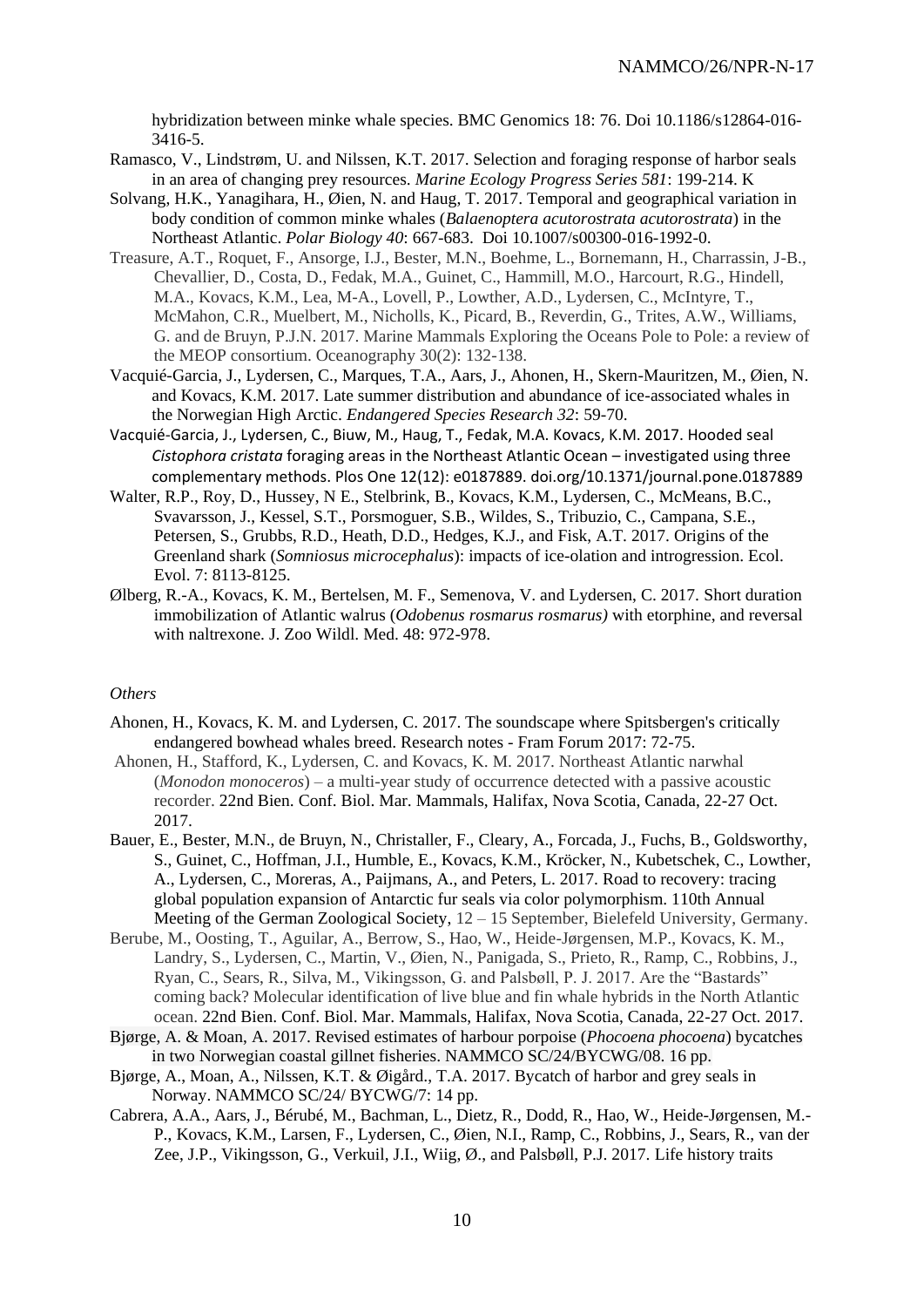predict demographic responses in Arctic marine mammals to global warming Congress of the European Society for Evolutionary Biology, 20-25 August 2017. Groningen, The Netherlands.

- Hamilton, C. Kovacs, K. M., Ims, R., Aars, J. and Lydersen, C. 2017. Impacts of sea-ice declines on a pinnacle Arctic predator-prey relationship: habitat, behaviour and spatial overlap between coastal polar bears and ringed seals. 22nd Bien. Conf. Biol. Mar. Mammals, Halifax, Nova Scotia, Canada, 22-27 Oct. 2017.
- Haug, T. 2017. Sel Grønlandssel & Klappmyss. Pp. 66-67 i Bakketeig, I.E., Hauge, M. & Kvamme, C. (Eds.) Havforskningsrapporten 2017, Fisken og havet, Særnummer 1-2017. Havforskningsinstituttet, Bergen.
- Kovacs, K.M., Lydersen, C. and Vacquie-Garcia, J. 2017. The ICE-whales research programme (2015-2019). Norwegian Polar Institute Annual Report (2016): 30 (In Norwegian and English).
- Kovacs, K. M., Storrie, L., Lydersen, C., Wynn, R. B. and Andersen,M. 2017. Habitat use by cetaceans in the Svalbard Archipelago, based on sightings from 2002-2014. 22nd Bien. Conf. Biol. Mar. Mammals, Halifax, Nova Scotia, Canada, 22-27 Oct. 2017.
- Lowther, A., Hamilton, C., Vacquie-Garcia, J., Lydersen, C. and Kovacs, K. 2017. Gone with the wind: biologging, lies, truths and the evil realities of scale. 6th Int. Bio-Logging Symp. Lake Constance, Germany, 25-29 Sept. 2017, page 223.
- Lydersen, C., Vaquie-Garcia, J., Lydersen, E., Christensen, G. N., and Kovacs, K. K. 2017. Novel terrestrial haul-out behaviour by ringed seals (*Pusa hispida*) in Svalbard, in association with harbour seals (*Phoca vitulina*). 22nd Bien. Conf. Biol. Mar. Mammals, Halifax, Nova Scotia, Canada, 22-27 Oct. 2017.
- Nilssen, K.T. & Bjørge, A. 2017. Havert og steinkobbe. Pp. 68-69 i Bakketeig, I.E., Hauge, M. & Kvamme, C. (Eds.) Havforskningsrapporten 2017, Fisken og havet, Særnummer 1-2017. Havforskningsinstituttet, Bergen.
- Ochoa, K. 2017. Diving behaviour of humpback whales feeding on overwintering herring in North-Norwegian fjords. Department of Arctic and Marine Biology; Faculty of Biosciences, Fisheries and Economics; University of Tromsø; Master thesis, August 2017. 39 pp.
- Øien, N. 2017. Vågehval. P. 87 i Bakketeig, I.E., Hauge, M. & Kvamme, C. (Eds.) Havforskningsrapporten 2017, Fisken og havet, Særnummer 1-2017. Havforskningsinstituttet, Bergen.
- Øien, N. 2017. Report of the Norwegian 2016 survey for minke whales in the Small Management Area CM – the Jan Mayen area. SC/67A/RMP/01. 9 pp.
- Olsen, M. T., Dietz, R., Galatius, A., Cammen, K., Hall, A., Carroll, E., Hammill, M., Stenson, G., Kovacs, K. M. and Lydersen, C. 2017 Global phylogeography and population genomics of the harbour seal. 22nd Bien. Conf. Biol. Mar. Mammals, Halifax, Nova Scotia, Canada, 22-27 Oct. 2017.
- Paijmans, A., Hoffman, J., Cleary, A., Humble, E., Forcada, J., deBruyn, N., Bester, M.N., Lydersen, C., Goldsworthy, S., Kovacs, K.M., Lowther, A., and Guinet, C. 2017. Population structure in the Antarctic fur seal: recolonization by a recovering population. 110th Annual Meeting of the German Zoological Society, 12 – 15 September, Bielefeld University, Germany.
- Rojas-Bracho, L., Barlow, J., Bjørge, A., Brownell, R.L., Donovan. GP., Jarmarillo Legoretta, A., Ramirez Flores, OM., Read, A., Reeves. R., Taylor, B. & Thomas. P. 2017. Report of the Fifth Meeting of the Commite Internacional para la Recuperacion de la Vaquita (CIRVA-5). SC/67A/SM/01. 50 pp.
- Roquet, F., Boehme, L., Bester, M., Bornemann, H., Brasseur, S., Charrassin, J.-B., Costa, D., Fedak, M., Guinet, C., Hall, A., Harcourt, R., Hindell, M., Kovacs, K.M., Lea, M.-A., Lovell, P., Lowther, A., Lydersen, C., McMahon, C., Picard, B., Reverdin, G., and Vincent, C. 2017. Insitu observations using tagged animals. White Paper presented at the Autonomous and Lagrangian Platforms and Sensors Workshop 21-24 February 21-24, Scripps Institute of Oceanography, San Diego.
- Scotter S. E. 2017. Contaminant exposure and pathogen prevalence in Atlantic walruses (*Odobenus rosmarus rosmarus*) from Svalbard, Norway. MSc. Thesis, Univ. Tromsø, Norway. 67pp.
- Solvang, H.K. Skaug, H.J. & Øien, N.I. 2017. Preliminary abundance estimates of common minke whales in Svalbard 2014, the Norwegian Sea 2015, and Jan Mayen 2016 – The first three years of the survey cycle 2014-2019 of the Northeast Atlantic. SC/67A/RMP/03. 11 pp.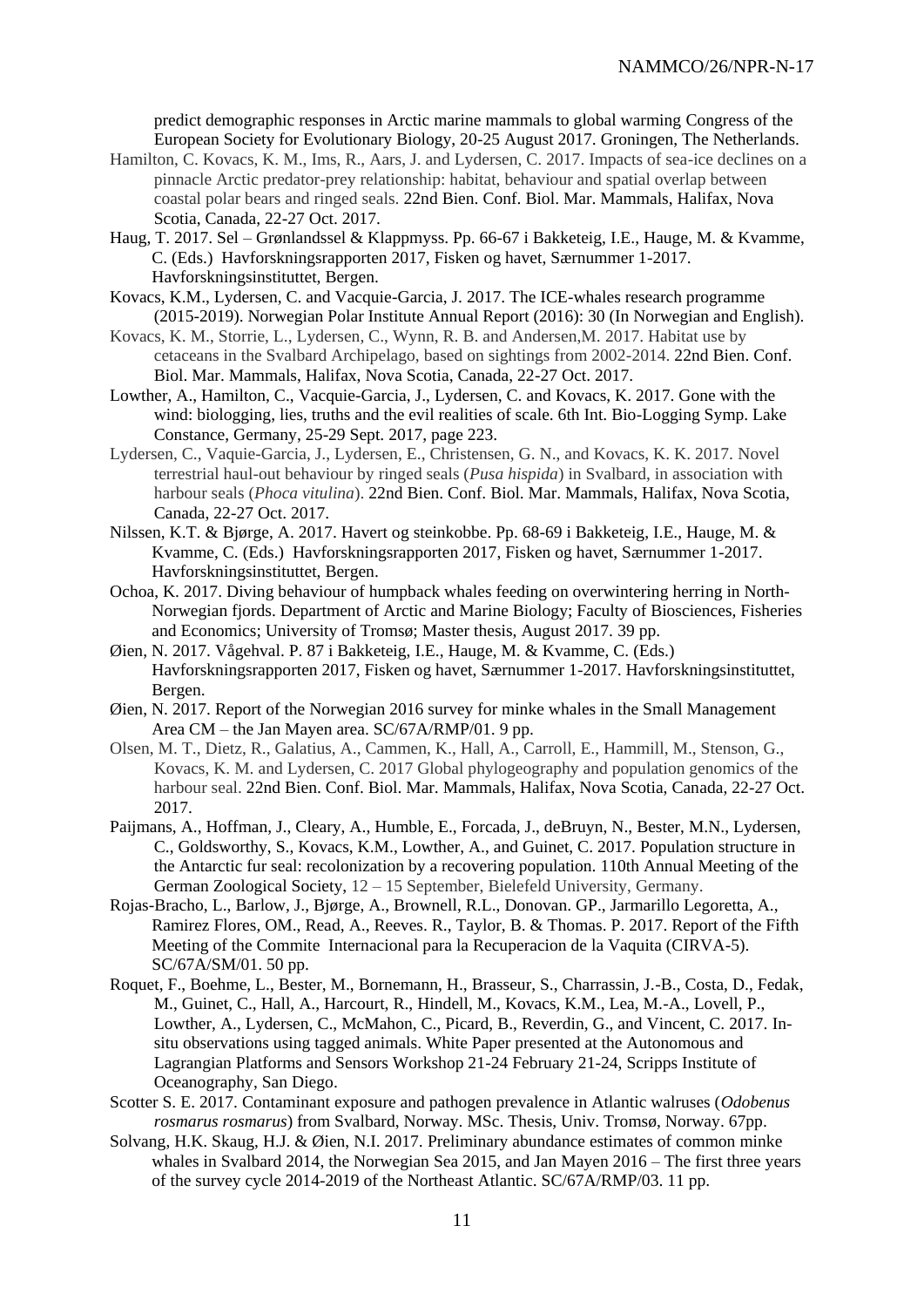- Vaquie-Garcia, J., Kovacs, K. M. and Lydersen, C. 2017. Movements, activity patterns and diving behaviour of white whales *Delphinapterus leucas* in Svalbard, Norway. 22nd Bien. Conf. Biol. Mar. Mammals, Halifax, Nova Scotia, Canada, 22-27 Oct. 2017.
- Øren K. 2017. Haul-out behaviour of walruses (*Odobenus rosmarus*) monitored by camera stations potential disturbance by tourist visitations. MSci. thesis, Univ. Tromsø, Norway. 43 pp.

# **VI APPENDIX 1 – CATCH DATA**

### **Sealing**

Norwegian catches in the Greenland Sea (West Ice) in 2017 was taken by one vessel, whereas no Russian seal vessels participated in the area. Due to the uncertain status for Greenland Sea hooded seals, no animals of the species were permitted taken in the ordinary hunt operations in 2017. Only 17 animals (whereof 14 were pups) was taken for scientific purposes. The 2017 TAC for harp seals in the Greenland Sea was set at  $26\,000$  1+ animals (where 2 pups balance one 1+ animal), i.e. the removal level that would reduce the population with 30% over the next 15 year's period.

A possible reduction in harp seal pup production in the White Sea may have prevailed after 2003. Due to concern over this, ICES recommended that removals be restricted to the estimated sustainable equilibrium level of 10,090 1+ animals (where 2 pups balance one 1+ animal) in the White and Barents Sea in 2017. The Joint Norwegian-Russian Fisheries Commission has followed this request and allocated 7,000 seals of this TAC to Norway.

Table VI.I shows the Norwegian catches of harp and hooded seals in 20176. The total quotas given were not fulfilled in any area: In the West Ice, only 5% of the given harp seal quota was taken. A ban implemented on all pup catches prevented Russian hunt in the White Sea during the period 2009-2013. This ban was removed before the 2014 season. Unfortunately, however, the availability of ice was too restricted to permit sealing, resulting in no commercial Russian harp seal catches in the White Sea in 2015-2017. Also, no Norwegian vessels aimed for the hunting area in the southeastern Barents Sea (the East Ice) in 2017. In September 2017, 1 harp seals (1+ animal) was taken for scientific purposes north of Svalbard – presumably from the White Sea / Barents Sea population.

| Catching area: | The West Ice |    |            | The East Ice |  |       |  |  |
|----------------|--------------|----|------------|--------------|--|-------|--|--|
| <b>Species</b> | Pups         |    | Total      | Pups         |  | Total |  |  |
| Harp seals     | 1934         | 66 | 2,000      |              |  |       |  |  |
| Hooded seals   |              |    | $\sqrt{7}$ |              |  |       |  |  |

| Table VI.1. Norwegian catches of harp and hooded seals in 2017. 1+ means one year old or older |  |
|------------------------------------------------------------------------------------------------|--|
| seals.                                                                                         |  |

### **Whaling**

After a temporary suspension, the traditional small type Norwegian **minke whaling** was again permitted in 1993 and quotas were implemented based on the Revised Management Procedure (RMP) developed by the International Whaling Commission's (IWC) Scientific Committee. The RMP allocates catch quotas to specific management areas. There are five such management areas within the region of interest to Norwegian whalers. The present areas are a revision of the original implementation and introduced by the IWC/SC at their Implementation Review of North Atlantic minke whales conducted at the 2003 Annual Meeting and later kept at the Implementation Review made in 2008 and 2014-2017. The areas are (1) the Svalbard-Bear Island area (coded ES), (2) the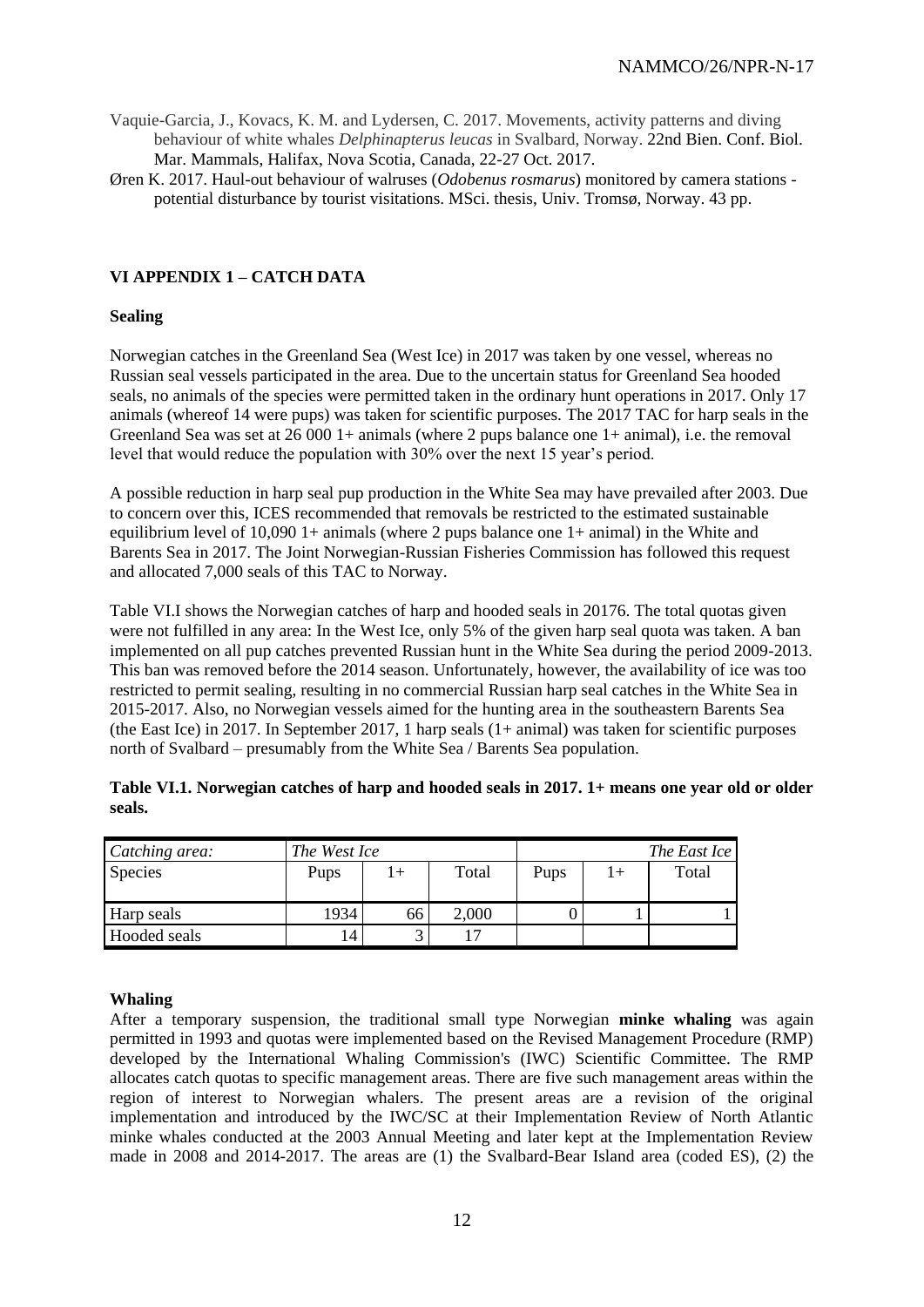eastern Barents Sea (EB), (3) the Norwegian Sea and coastal zones off North Norway, including the Lofoten area (EW), (4) the North Sea (EN) and (5) the western Norwegian Sea-Jan Mayen area (CM).

In total, 11 vessels participated in the 2017 season of whaling and the catching period was 1 April to 15 September. Table VI.2 shows the number of minke whales taken by area in the 2017 season. The quotas are given as six-year block quotas but is not fully utilised in all areas. There are several reasons for that, including problems with processing the catches and accessing remote areas like the Jan Mayen area and the eastern Barents Sea. Unused quotas can be transferred to the following year. The present quota period is 2016-2021. The calculated annual basic quota for this period is 710 animals within Medium Area E and 170 whales within the Small Area CM, giving a total of 880 minke whales. The total catch in the 2016 season was 591 whales so the quota for 2017 was set to 999 minke whales, including transferred unused catches.

|      |  |  |  |  |  | Table VI.2. Quotas and catches of minke whales in 2017 by management area as defined in |  |  |
|------|--|--|--|--|--|-----------------------------------------------------------------------------------------|--|--|
| RMP. |  |  |  |  |  |                                                                                         |  |  |

| 2017                | Management area |              |     |    |           |       |  |  |  |  |
|---------------------|-----------------|--------------|-----|----|-----------|-------|--|--|--|--|
| Small-type          | EB              | EN           | ES  | EW | <b>CM</b> | Total |  |  |  |  |
| whaling             |                 |              |     |    |           |       |  |  |  |  |
| Catch               | 16              | ⇁            | 375 | 34 |           | 432   |  |  |  |  |
| <i><b>Quota</b></i> |                 | 829          |     |    | 170       | 999   |  |  |  |  |
| <b>Stock area</b>   |                 | Northeastern |     |    | Central   |       |  |  |  |  |

# **VII APPENDIX 2 – BY-CATCH DATA (***Arne Bjørge, IMR***)**

**Harbour porpoises, grey** and **harbour** seals are incidentally caught in coastal gillnet fisheries. Large mesh gillnets for cod and monkfish in the Norwegian coastal zone have an annual bycatch of about 3000 harbour porpoises, 555 harbour and 466 grey seals. Data collection for monitoring marine mammal bycatches continued in 2017, but new estimates are not available.

A small pilot study with two types of pingers was conducted in 2017 to assist in the planning of a large-scale experiment in commercial fisheries that will commence in July 2018. The Future Oceans' porpoise pinger and the Fishtek's Banana pinger were used. The Future Oceans pinger emits signals with 0.4 seconds duration at a frequency of 10kHz and a signal strength of 132 decibels repeated every four seconds. The frequency (10kHz) is in the audible frequency range of pinnipeds. The Fishtek pinger emits signals with randomized intervals between 4 and 12 seconds. The signal duration is 0.4 second with a signal strength of 154dB, and the frequency fluctuates between 50 and 120 kHz. This is outside the audible frequency range of pinnipeds. In the cod fishery, 1723 net-weeks with pingers were compared to 2535 net-weeks without pingers. A total of eleven porpoises were caught. In nets with a pinger, one porpoise was caught every 861.5 net-weeks. In nets without pingers one porpoise was caught every 282 net-weeks. That represents a 70% reduction of the risk being bycaught in nets with pingers.

In the fishery for monkfish, 3411 net-weeks with pingers were compared with 7084 net-weeks without pingers. One porpoise was caught in nets with pingers and two in nets without pingers, resulting in no difference in catch rate. It was assumed that this was due to stochasticity with this very small sample size, a total of only three porpoises.

In nets with the Future Oceans pinger, one harbour seal was caught every 861.5 net-weeks compared to one harbour seal every 2535 net-weeks in nets without pingers. The risk of being bycaught was